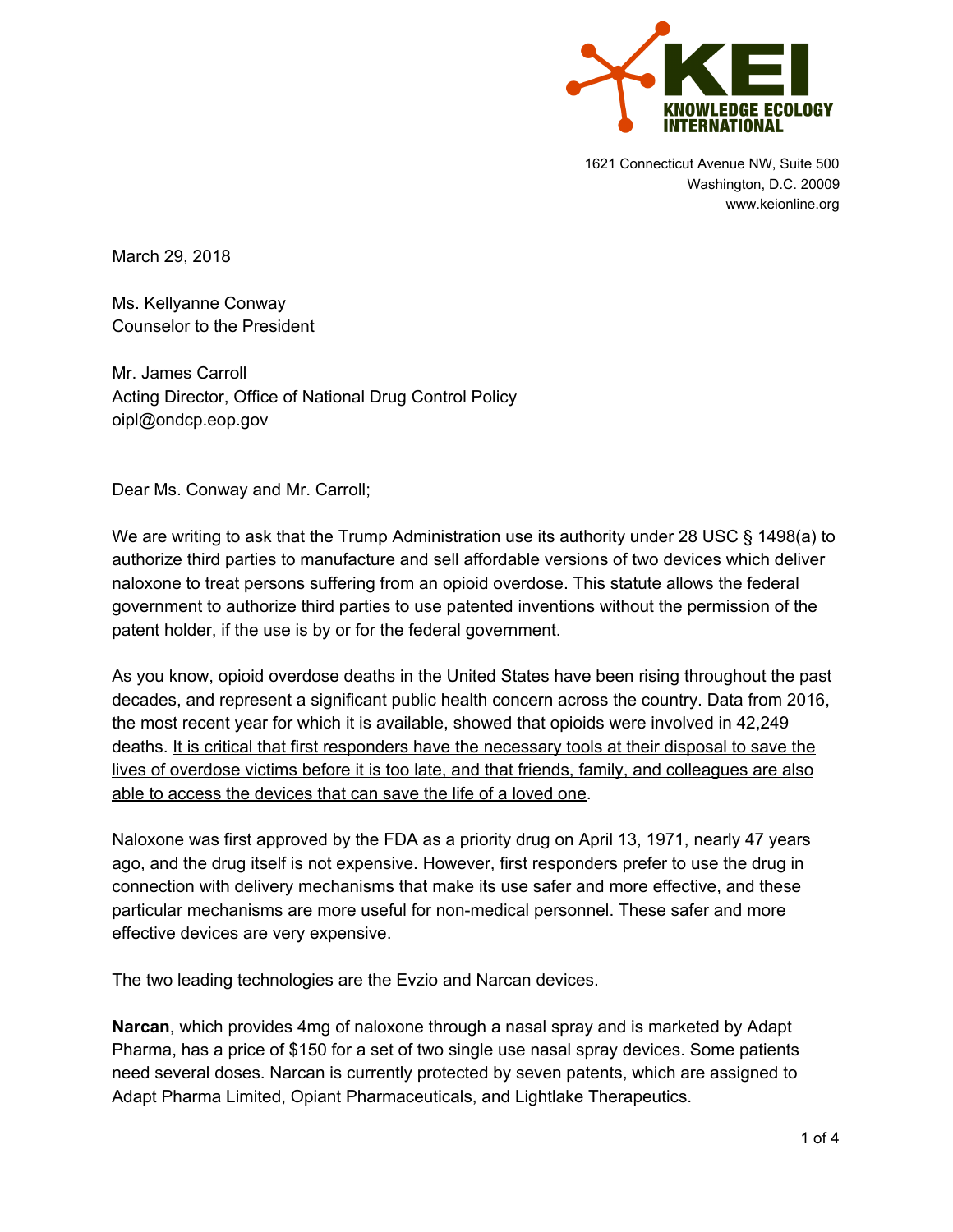**Evzio** is an auto-injector of naloxone marketed by kaléo Inc. (Until 2014, kaléo was named Intelliject). This is the only naloxone auto-injector currently approved by the FDA, and provides a rapid dose of 2 mg of naloxone, and features both written and audio instructions for users, making it a useful tool not only for police or paramedics who may respond first to a call, but also for the family and friends of those who may suffer an overdose. Kaléo has filed 25 patents in the FDA Orange Book for Evzio, including several patents with similar names and the same priority dates, all listing two brothers, Evan and Eric Edwards, among the inventors.

Kaléo first put Evzio on the market in 2014 at a price of \$690 for a set of two auto-injectors. The product, also known as intramuscular naloxone, is intended for single use, and it is not uncommon for some overdose patients to require multiple doses for revival. Kaléo has capitalized on the worsening epidemic, raising the price of Evzio over 500 percent, to a current list price of \$4,500.

A consequence of the high price for the Evzio device is a combination of fiscal strain on the local budgets for first responders, or worse, a lack of access to the technology when it is needed. 1

The federal government can take action to moderate the price and to expand access to these life saving technologies.

The United States Government can authorize third parties to use any patents without the permission of the patent holder, when the use is by or for the federal government. In this case, the federal government is leading an effort to address the opioid epidemic and searching for ways to save lives. One concrete step would be to notify kaléo that unless the company rolls back its 500 percent increased price for Evzio, the U.S. will grant compulsory licenses on all of its patents, and authorize local responders of all types of to acquire less expensive versions

 $1$  There have been numerous instances in which the high cost of opioid-reversal medication has led to calls for rationing from local governments faced with constraints on first responder budgets. In June of 2017, the city council in Middletown, Ohio, discussed a three strikes policy for patients who overdose repeatedly, at which point first responders would no longer revive them. A few weeks later, a county commissioner in Martin County, Florida, discussed a similar proposal. The prohibitive cost of naloxone, a generic drug, completely due to patents on delivery devices, has raised concerns in Philadelphia, Baltimore, Allegany County Maryland, Cincinnati, and in countless other towns and counties across the country. For further reading, see:

Cleve R. Wootson Jr, "[One politician's solution to the overdose problem: Let addicts die"](https://www.washingtonpost.com/news/to-your-health/wp/2017/06/28/a-council-members-solution-to-his-ohio-towns-overdose-problem-let-addicts-die/?utm_term=.b9c8b6d6969f) *The Washington Post*, June 30, 2017.

Julius Whigham II, "[Should OD rescues be limited? Questions rise as Narcan's cost soars"](https://www.mypalmbeachpost.com/news/local-govt--politics/should-rescues-limited-questions-rise-narcan-cost-soars/Pm3KERwwyNxiNhyyrmep7J/) *Palm Beach Post*, July 20, 2017.

Christopher Moraff, ["Narcan Prices are Skyrocketing and Cities are Begging for Help to Buy It"](https://www.thedailybeast.com/narcan-prices-are-skyrocketing-and-cities-are-begging-for-help-to-buy-it) *The Daily Beast*, September 8, 2016.

Meredith Cohn, "[Cost of overdose drug could hamper access in Maryland and elsewhere](http://www.baltimoresun.com/health/blog/bs-hs-naloxone-price-20170213-story.html)" *The Baltimore Sun*, February 13, 2017.

Heather Wolford, "[Decreased revenue, increased Narcan fee, shoot up cost of Allegany County EMS overdose calls](http://www.times-news.com/news/local_news/decreased-revenue-increased-narcan-fee-shoot-up-cost-of-allegany/article_2bf1b62c-933d-11e7-ab2d-b3f6a9bb96f4.html)" *Cumberland Times-News*, September 14, 2017.

T.J. Parker, "[Cost of Narcan taking a bite out of emergency responders' budgets"](https://www.wcpo.com/news/local-news/campbell-county/bellevue/cost-of-narcan-taking-a-bite-out-of-emergency-responders-budgets) WCPO Cincinnati, April 13, 2017.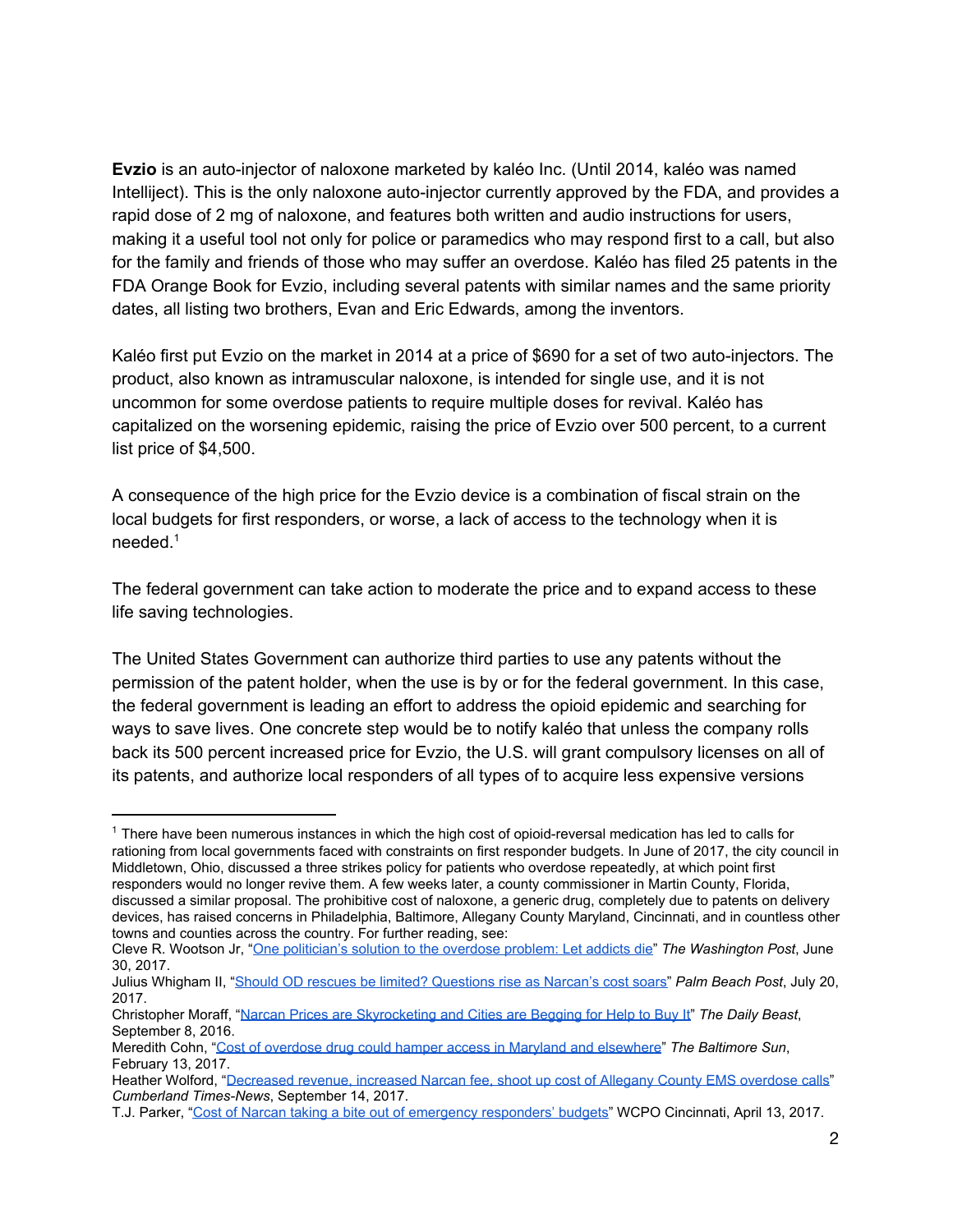from new manufacturers. Even though it will take awhile for the competitors to enter the market, the compulsory license on the patents will shorten the effective monopoly, and that will give the federal government leverage to negotiate lower prices.

The legal basis for the compulsory license is 28 U.S.C. § 1498, which states:

*(a) Whenever an invention described in and covered by a patent of the United States is used or manufactured by or for the United States without license of the owner thereof or lawful right to use or manufacture the same, the owner's remedy shall be by action against the United States in the United States Court of Federal Claims for the recovery of his reasonable and entire compensation for such use and manufacture.*

And, for clarity, the statute also says:

*For the purposes of this section, the use or manufacture of an invention described in and covered by a patent of the United States by a contractor, a subcontractor, or any person, firm, or corporation for the Government and with the authorization or consent of the Government, shall be construed as use or manufacture for the United States.*

Government invocation of 28 U.S.C. § 1498 in order to improve access to overdose reversal treatment would be a strong, impactful action to correct the price gouging that these companies are engaging in.

The principal objection to the use of 28 U.S.C. § 1498 for the compulsory licensing of patents that is most often raised concerns the uncertainty regarding the compensation to the patent holder, a view expressed in 2002 by Alex Azar in connection with efforts to obtain sufficient quantities of ciprofloxacin for a stockpile.<sup>2</sup> We believe § 1498 is particularly appropriate for cases where the federal government has rights in some but not all relevant patents (as may be the case for Gilead's sofosbuvir, per KEI's recent letter to Secretary Azar on the issue of undisclosed federal funding<sup>3</sup>), where the use is for something that would not normally constitute a market for a product (*e.g.*, the creation of a stockpile of ciprofloxacin to protect against an antibiotic resistant strain of anthrax poisoning in the wake of possible terror attack), or to remedy an excessive and unjustified price hike, which is the case for Evzio.

In any case, by authorizing third parties to make Evzio-like devices today, the issue of the compensation to the patent holders can be resolved before decisions have to be made on purchases. The court-ordered compensation is expected to be considerably less than the price kaléo is charging for the product, particularly if the court applies a conventional single-digit royalty against the older price or the competing device price. By framing the decision as one to

<sup>&</sup>lt;sup>2</sup> Alex Azar II. CIPRO: Good Deal, Good Policy; Letters, The American Lawyer, April, 2002.

<sup>3</sup> <https://www.keionline.org/27205>